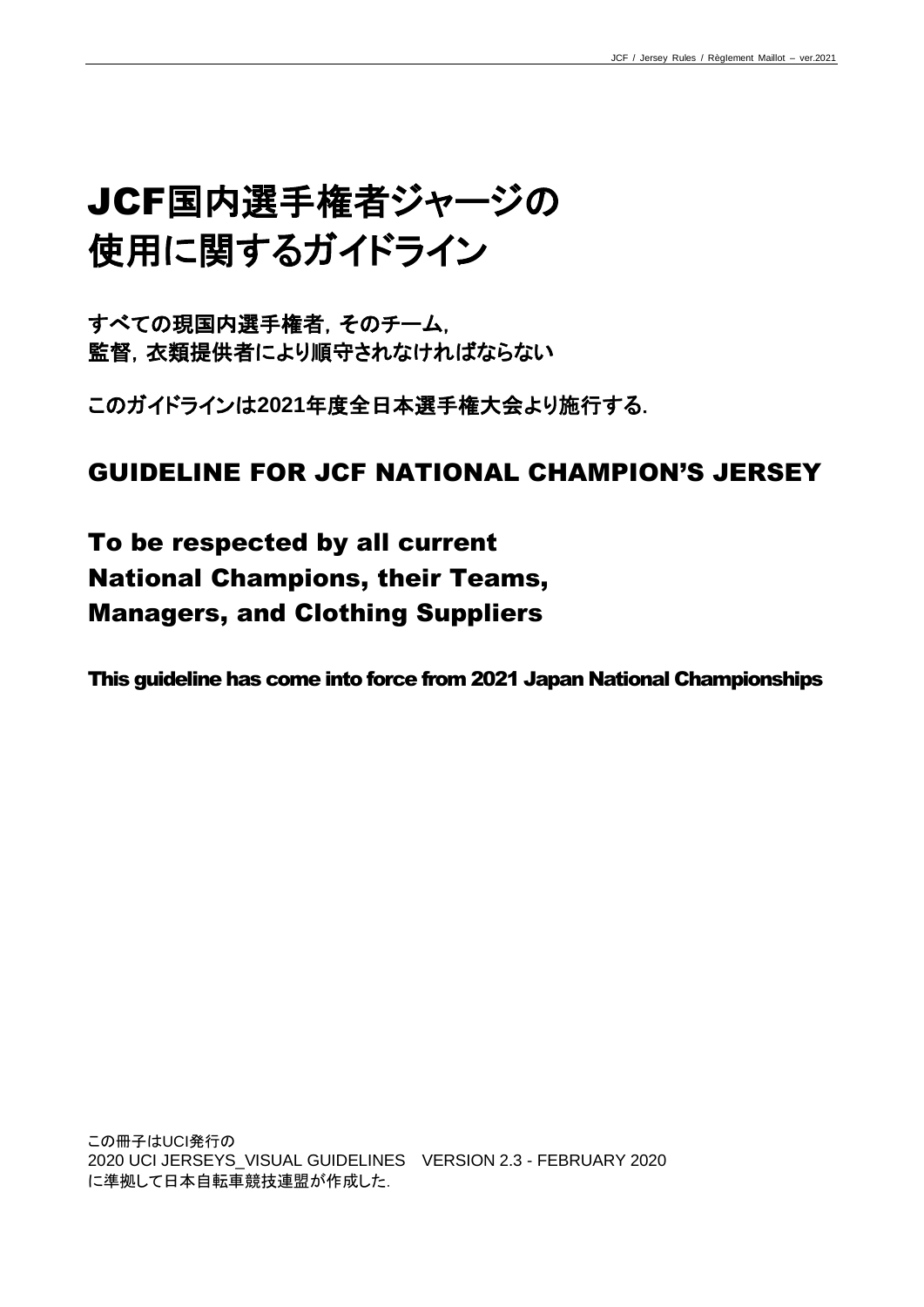## 1 「おめでとうございます」

## CONGRATULATIONS!

a 全日本選手権者になられたことにお祝い申しあげます.あなたは,スポーツに関して努力する すべての者の中で特別なグループの一員になられました.

Congratulations on becoming a JAPAN National Champion! You have become a member of one of the most exclusive groups in all sporting endeavour.

b このガイドラインは,名誉ある日本選手権者ジャージの正しい着用の一助となることを目的とし ています.

This guideline is aimed at helping you wear the presitigious Japan National Jersey in the correct way.

c このガイドラインに記載された規則に従うことによって,規則に則った商業的スポンサーをあな たのジャージに付加することができ,そして日本選手権者として得られる利益を最大化するこ とができます.

By following the Regulations laid out in this guideline you will be able to add commercial sponsors to your Jersey which will conform with the Regulations, and you will also be able to maximize the benefits available to you as Japan National Champion.

#### 日本選手権者ジャージ

**Japan National Champion Jersey**

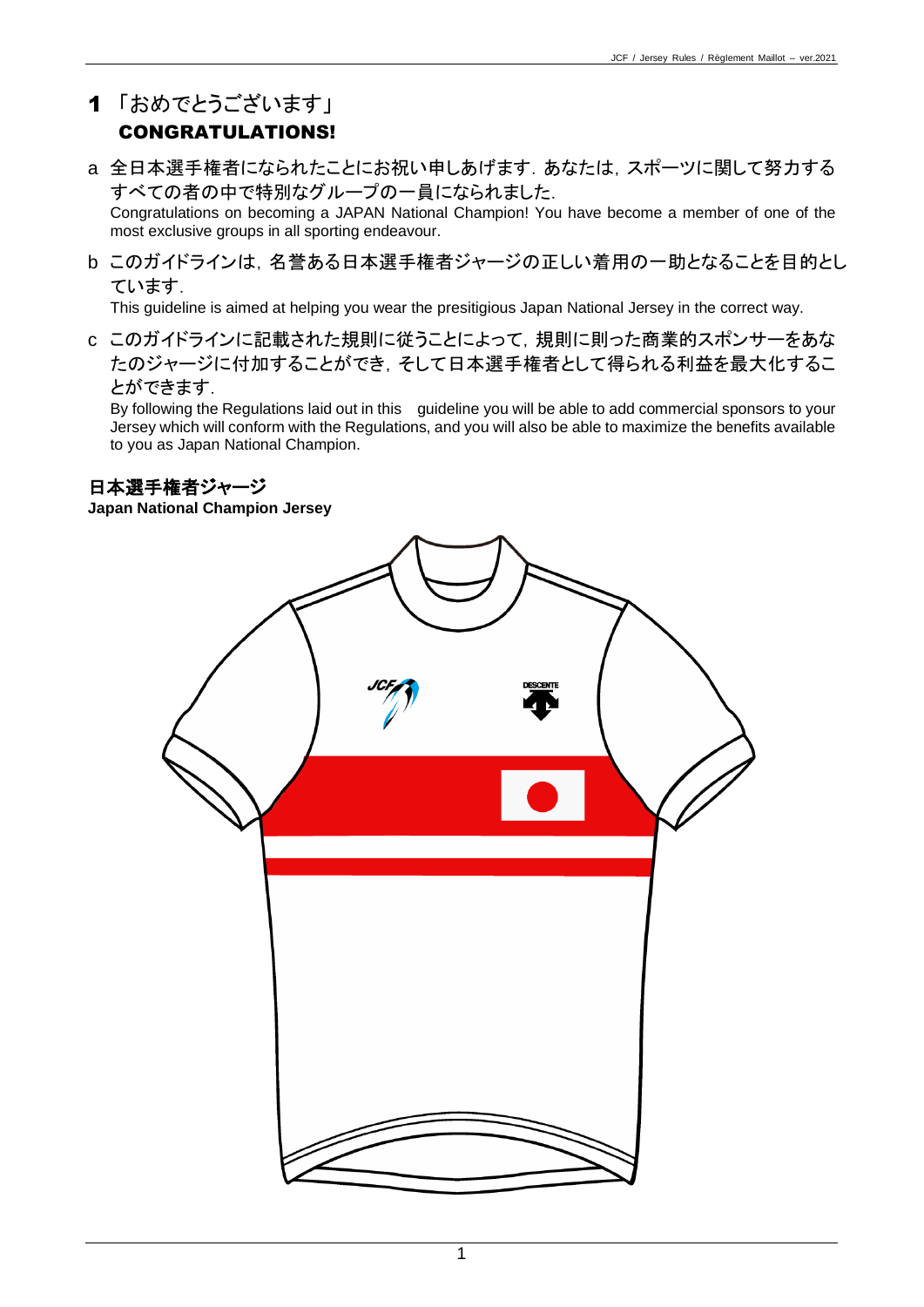### 2 日本選手権者としてのあなたのふるまい

## YOUR CONDUCT AS JAPAN NATIONAL CHAMPION...

a 日本選手権者ジャージは名声あるものであり,自転車競技の観衆に一目でその着用者である あなたを識別するものとなります. 加えて、あなたがジャージを着用していない時にさえ, 多数 の人はあなたを日本選手権者と認識します.

The Japan Champion Jersey is prestigious and will identify you, its wearer, instantly in the eyes of the viewing cycling public. Additionally, many will recognize you as the Japan National Champion even when you are not wearing the Jersey.

b この認識は,今後のあなたの人生において継続し,あなたのスポーツ活動が終了した後もな お長く持続する歴史的なあるものを達成したのです.

This recognition will continue for the rest of your life - you have achieved something historic that will endure long after your sporting activity has ended.

c したがって,あなたが日本選手権者として見られることに礼儀正しい態度をとることは,特別な 重要性をもっています。あなたがジャージを着用していてもしていなくても、公共の場所におい て,妥当でない態度で活動することによるいかなる悪評をも自転車競技にもたらしてはなりま せん.

It is therefore of particular importance that you adopt a respectful attitude to those observing you as Japan National Champion, and do not bring the sport of cycling into any disrepute by behaving in an inappropriate manner whilst in the public domain - whether you are wearing the Jersey or not.

- d 国際規則,JCF規則に基づいて科されたペナルティーのみならず,違法な薬物使用を含む不 正行為は,あなたからジャージ着用の権利を奪います. Misconduct, including the use of illegal substances, can lead to the withdrawal of your right to wear the Jersey, as well as other penalties which may be imposed according to the International and Japanese Regulations.
- e あなたが日本選手権者である期間とその後の期間の両方にわたる,日本選手権者としてのあ なたのふるまいは,重要です.このガイドラインを尊重すること,および自転車競技者としての 最高水準の態度によりあなたの成功から最大限の利益を獲得する助けとすることにより、わ れわれにご協力ください.

Your conduct as Japan National Champion - both during the period you are Japan National Champion and beyond - is important. Please collaborate us to help you earn maximum benefit from your success by respecting these guidelines, and adopting the highest standards of professional conduct.

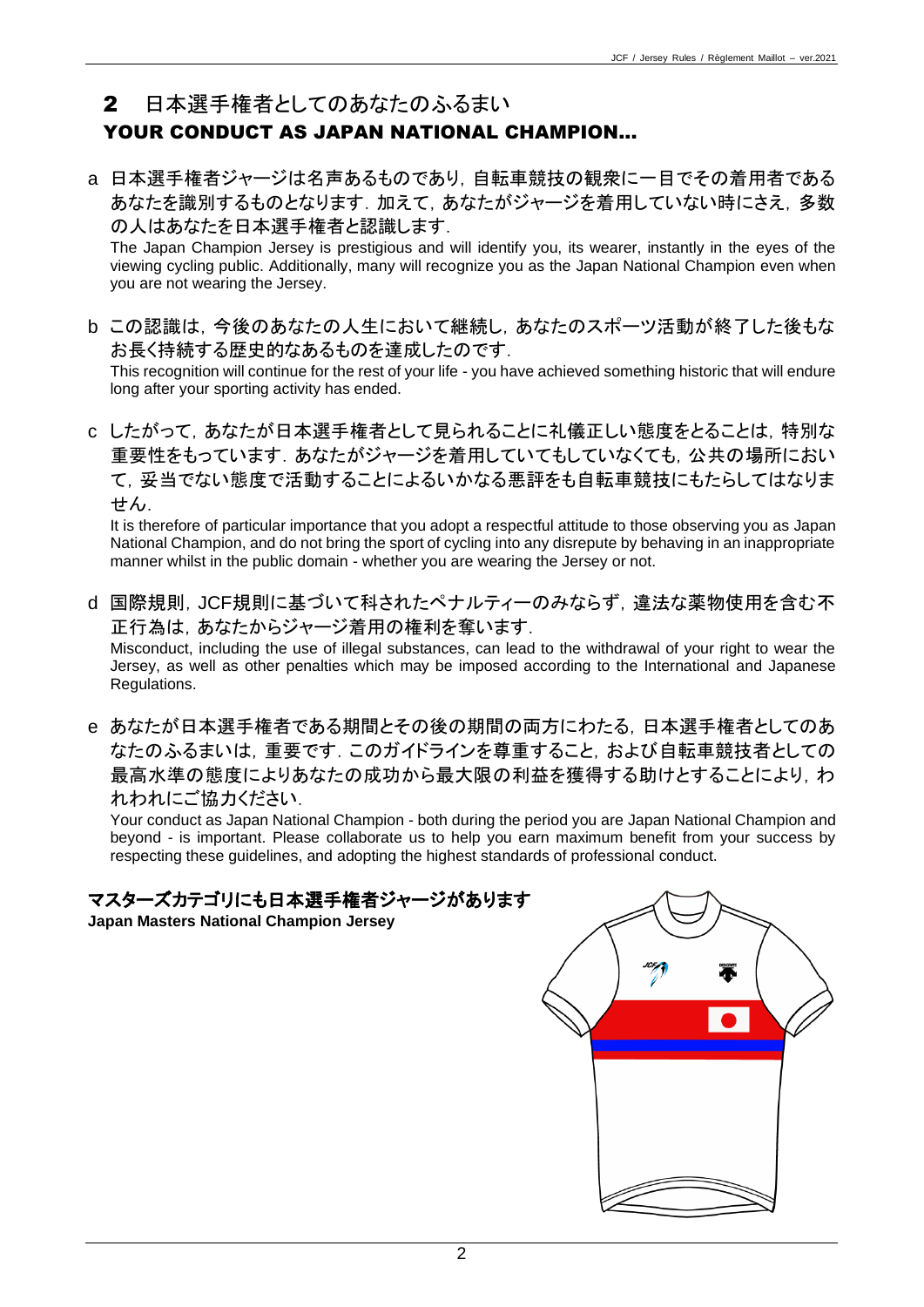#### 3 日本選手権者ジャージ 表彰台上にて授与,そして 部分変更に関する規則 THE JAPAN NATIONAL CHAMPION'S JERSEY awarded to you on the podium and Regulations about how it may be modified...

a 各カテゴリおよび/または各競技部門に対して異なる日本選手権者ジャージがある. 日本選手権者は、自身の獲得した日本選手権と同じカテゴリ、競技部門,種目に参加するとき のみ,日本選手権者ジャージを着用することができる.

There are different Japan National Champion's Jerseys for different categories and/or disciplines. The Japan National Champion can wear the Japan National Champions' Jersey, when he/she participate to same category, same discipline or same event as he/she won their title.

- b これらのジャージは5ページに示す. These Jerseys are as shown on page 5.
- b.2 ユースとマスターズカテゴリは、UCIカテゴリにはないため、着用する権利は与えられるが、義 務ではない。
- c 各日本選手権者ジャージの色彩とレイアウトを含めたデザインは,JCFの独占的所有物であ る. JCFの許可なくこれらジャージを複製することはできない. 先に示された基本的デザインは 変更することはできない.

The design, including colours and layout, of each Japan National Champion's Jersey is the exclusive property of the Japan Cycling Federation (JCF). The Jersey may not be reproduced without JCF authorization. The base design as presented above may in no way be modified.

- d このガイドラインにおいては2つのジャージについて取り扱う.これらは: This guideline deals with 2 Jerseys in detail. These are:
	- 1 式典ジャージとして知られる,公式式典において授与される日本選手権者ジャージ.ここで 識別が必要であるので,これ以降「PJ」とする.このジャージの使用に関する規則は,厳格 に必ず尊重されなければならない.

The Japan National Champion's Jersey awarded at the official ceremony which is known as the Protocol Jersey and, where a distinction is necessary, is referred to herein as the 'PJ'. The rules about use of this Jersey are strict and must be respected.

2 日本選手権者(あるいは彼/彼女のチーム)は、彼または彼女(またはチーム)の固有の広 告をこのガイドラインに示す寸法にしたがってつけたデザインで複製する権利を与えられる. このスポンサー・ジャージは,ここで識別が必要であるので,これ以降「SJ」とする. The Japan National Champion (or his/her team) is authorized to reproduce the design with his or her (or team's) intrinsic publicity added according to the parameters explained in this guideline. This is the Sponsor Jersey and, where a distinction is necessary, is referred to herein as the 'SJ'.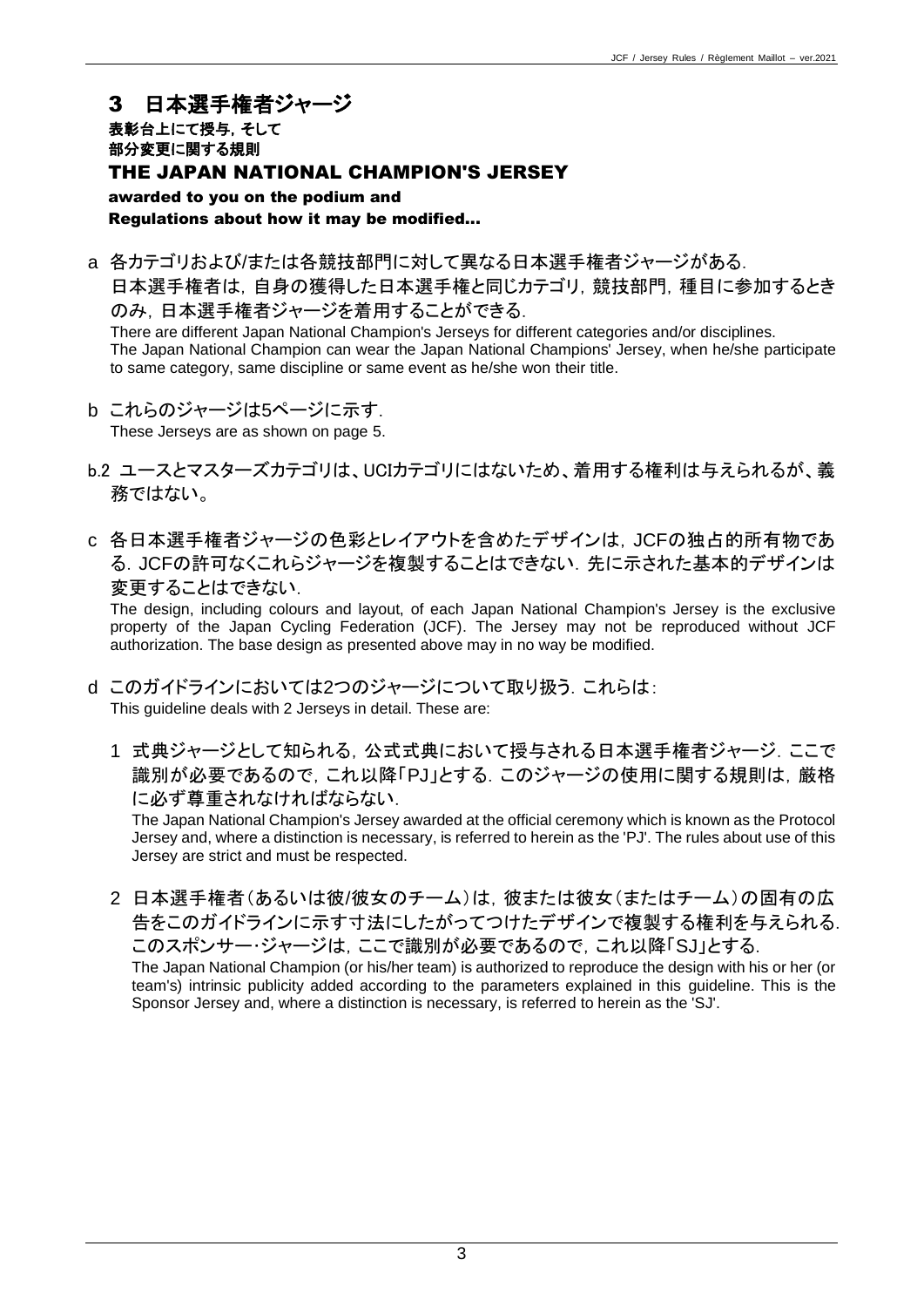日本自転車競技連盟・競技規則抜粋

Extracts from JCF regulations

## 第27章 選手権者のジャージ

XXV National Champion's jersey

- 第126条 (日本選手権者のジャージ)
	- 1. 日本選手権は,当該年の1月1日より日本国籍を持つ競技者に与える.
	- 2. 日本選手権者のジャージは,本連盟制定のものとし,その年の西暦およびその種目名を表示す ることができる.
	- 3. 日本選手権者のジャージの色およびレイアウトを含んだデザインの権利は本連盟が所有する. このジャージは本連盟の許可なく製造することはできない.このデザインはいかなることがあろう とも修正することはできない.

- Art. 126 Japan National Champion's jersey
	- 1. Only riders who have held the Japanese nationality from 1st January of the year can be awarded the Japan National Championship.
	- 2. The Japan National Champions' jersey shall be established by JCF, which may indicate the year and event name of the championship.
	- 3. The design, including colors and layout, of each Japan National Championships jersey is propaty of the JCF. The jersey may not be reproduced without JCF autholisation. The design may in no way be modified.
- 第127条 (日本選手権者のジャージの着用)
	- 1. 日本選手権者には,前条のジャージを授与する.
	- 2. 日本選手権者はその選手権を保持する間,同一種目に出場する際は,このジャージを着用しな ければならない.他の種目において着用することはできない.

個人ロードレース選手権者は,ワンデイ・ロード・タイムトライアルと世界選手権を除く全てのロー ドレースで選手権者ジャージを着用する.

個人ロード・タイムトライアル選手権者は,ロード・タイムトライアル世界選手権大会以外のワン デイ個人ロード・タイムトライアルにおいて選手権者ジャージを着用し,他のレースでは着用しな い.

トラック, MTB, BMX, トライアル, 室内自転車競技選手権者は, タイトルを獲得した種目のみで 着用し,他の種目では着用できない.

国内選手権者のジャージは特に競技中,表彰式,記者会見,テレビ・インタビュー,サイン会,フ ォトセッションの公的に人前に出る機会においては着用されなければならない.

3. 日本選手権者のジャージ上の広告等については,第8条第7項(4)による.

Art. 127 Wearig of the Japan National Champion's jersey

- 1. The Japan National Champion may be awarded Champion's jersey which stated in above sections..
- 2. Until the day before the national championship of the following year, the Japan national champions must wear their jersey in all events in the discipline, speciality and category in which they won their title.

The individual road race champion shall wear the champion jersey in all road races except one-day road time trial and World Championships.

The individual road time trial champion shall wear the champion jersey in all one-day road time trials except Road Time Trial World Championship.

The champions of Track, MTB, BMX, Trials and Indoor cycling discipline shall wear their champion jersey when they participate to same speciality but in no other event.

The National Champion jersey must be worn at every opportunity with public exporsure, in particular during competitions, awards ceremonies, press conferences television interviews, autograph sessions, photo sessions and other occasions.

3. The advertising matter placed on the champion jersey is explained in Art. 8.7.4 of JCF regulations.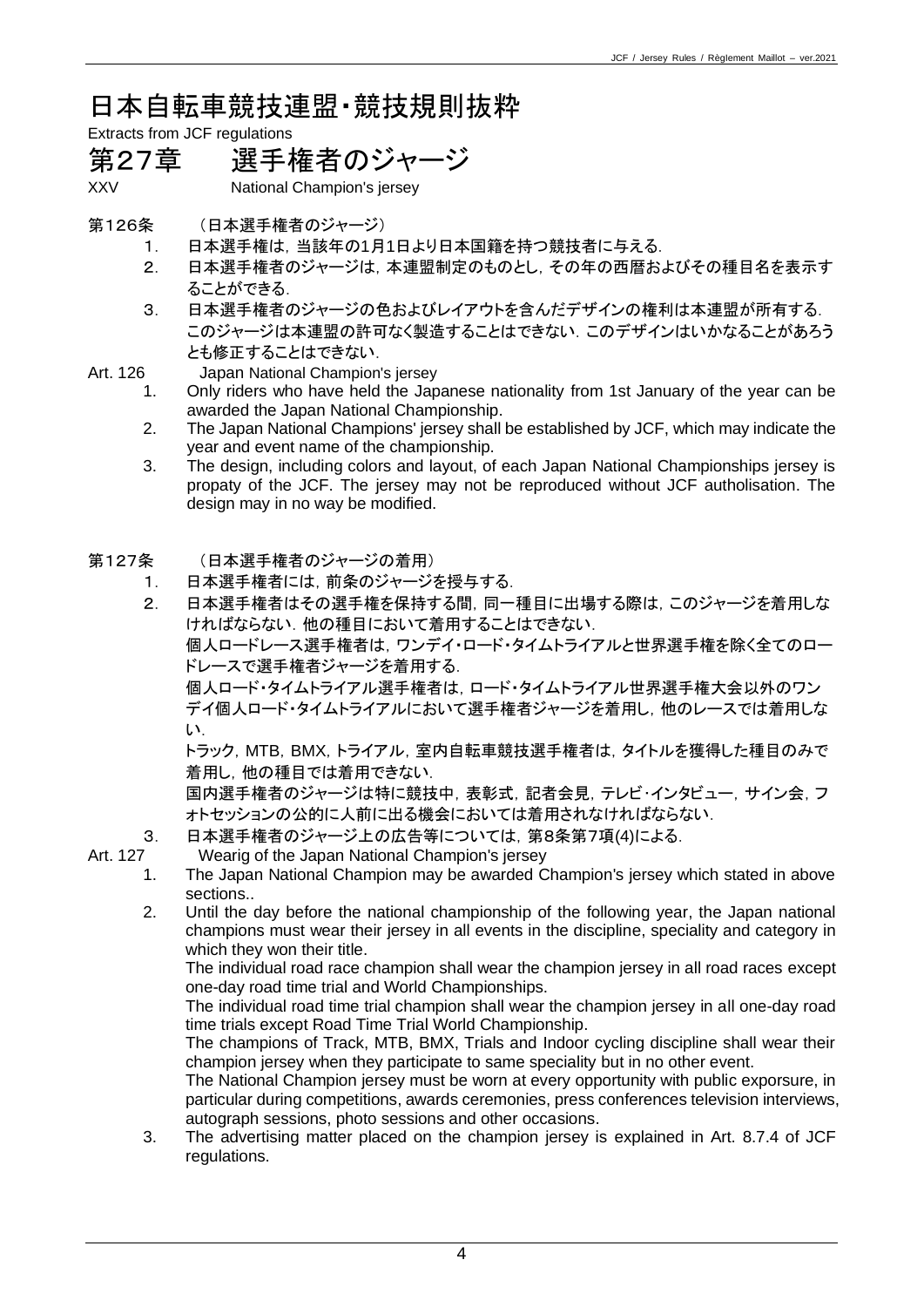#### **The Japan National Champion's Jerseys in all categories** ……。…。。。。。。。<br>全カテゴリの日本選手権者ジャージ

| 競技部門<br>Discipline           | 種目               | Event                     | ME             | <b>MU23</b>  | MJ           | WE           | <b>WU23</b> | WJ |
|------------------------------|------------------|---------------------------|----------------|--------------|--------------|--------------|-------------|----|
| ロードレース<br>Road Race          | ロードレース           | Road Race                 | $\mathbf{1}$   | 1            | $\mathbf{1}$ | $\mathbf{1}$ |             | 1  |
|                              | ロードタイムトライアル      | Road Time Trial           | $\mathbf{1}$   | $\mathbf{1}$ | $\mathbf{1}$ | 1            |             | 1  |
| トラックレース<br><b>Track Race</b> | タイムトライアル         | <b>Time Trial</b>         | $\mathbf{1}$   |              |              | 1            |             |    |
|                              | スプリント            | Sprint                    | 1              |              |              | 1            |             |    |
|                              | 個人パーシュート         | <b>Individual Pursuit</b> | $\mathbf{1}$   |              |              | 1            |             |    |
|                              | ポイント・レース         | Points Race               | 1              |              |              | 1            |             |    |
|                              | スクラッチ            | Scratch                   | 1              |              |              | 1            |             |    |
|                              | ケイリン             | Keirin                    | $\mathbf{1}$   |              |              | 1            |             |    |
|                              | エリミネーション         | Elimination               | 1              |              |              | 1            |             |    |
|                              | マディソン            | Madison                   | 2              |              |              | 2            |             |    |
|                              | チーム・パーシュート       | <b>Team Pursuit</b>       | 5              |              |              | 5            |             |    |
|                              | チーム・スプリント        | <b>Team Sprint</b>        | 4              |              |              | 4            |             |    |
|                              | オムニアム            | Omnium                    | $\mathbf{1}$   |              |              | 1            |             |    |
| マウンテンバイク<br><b>MTB</b>       | クロスカントリ・オリンピック   | Cross-country Olympic     | $\mathbf{1}$   | 1            | $\mathbf{1}$ | 1            | 1           | 1  |
|                              | クロスカントリ・マラソン     | Cross-country marathon    |                |              |              |              |             |    |
|                              | クロスカントリ・チーム・リレー  | Crosscountry team relay   |                |              |              |              |             |    |
|                              | クロスカントリ・ショートトラック | Cross-country short track | 1              |              |              | 1            |             |    |
|                              | クロスカントリ・エリミネイター  | Crosscountry eliminator   | 1              |              |              | 1            |             |    |
|                              | ダウンヒル・インディヴィデュアル | Downhill individual       | 1              |              |              | 1            |             |    |
|                              | フォー・クロス          | 4-cross                   |                |              |              |              |             |    |
|                              | E-マウンテンバイク       | E-Mountain Bike           |                |              |              |              |             |    |
|                              | パンプ・トラック         | Pump track                |                |              |              |              |             |    |
| シクロクロス<br>Cyclo Cross        | シクロクロス           | Cyclo Cross               | $\mathbf{1}$   | 1            | $\mathbf{1}$ | 1            |             |    |
| <b>BMX</b>                   | BMX レース          | BMX Race                  | 1              |              | 1            | 1            |             |    |
|                              | BMX フリースタイル      | <b>BMX Free Style</b>     | 1              |              |              | 1            |             |    |
| 室内自転車競技<br>Indoor cycling    | サイクルサッカー         | Cycle-ball                | $\overline{2}$ |              |              |              |             |    |
|                              | サイクルフィギュア        | <b>Artistic Cycling</b>   | 1              |              |              | 1            |             |    |
| トライアル<br><b>Trials</b>       | 20 インチ           | Trials 20'                | $\mathbf{1}$   |              | 1            | 1            |             |    |
|                              | 26 インチ           | Trials 26'                | 1              |              | 1            |              |             |    |

**ME : Men Elite**

**MU23 : Men Under 23**

**MJ : Men Junior**

**WE : Women Elite**

**WU23 : Women Under 23**

**WJ : Women Junior**

※ユースとマスターズカテゴリーは、開催年の実施要項による。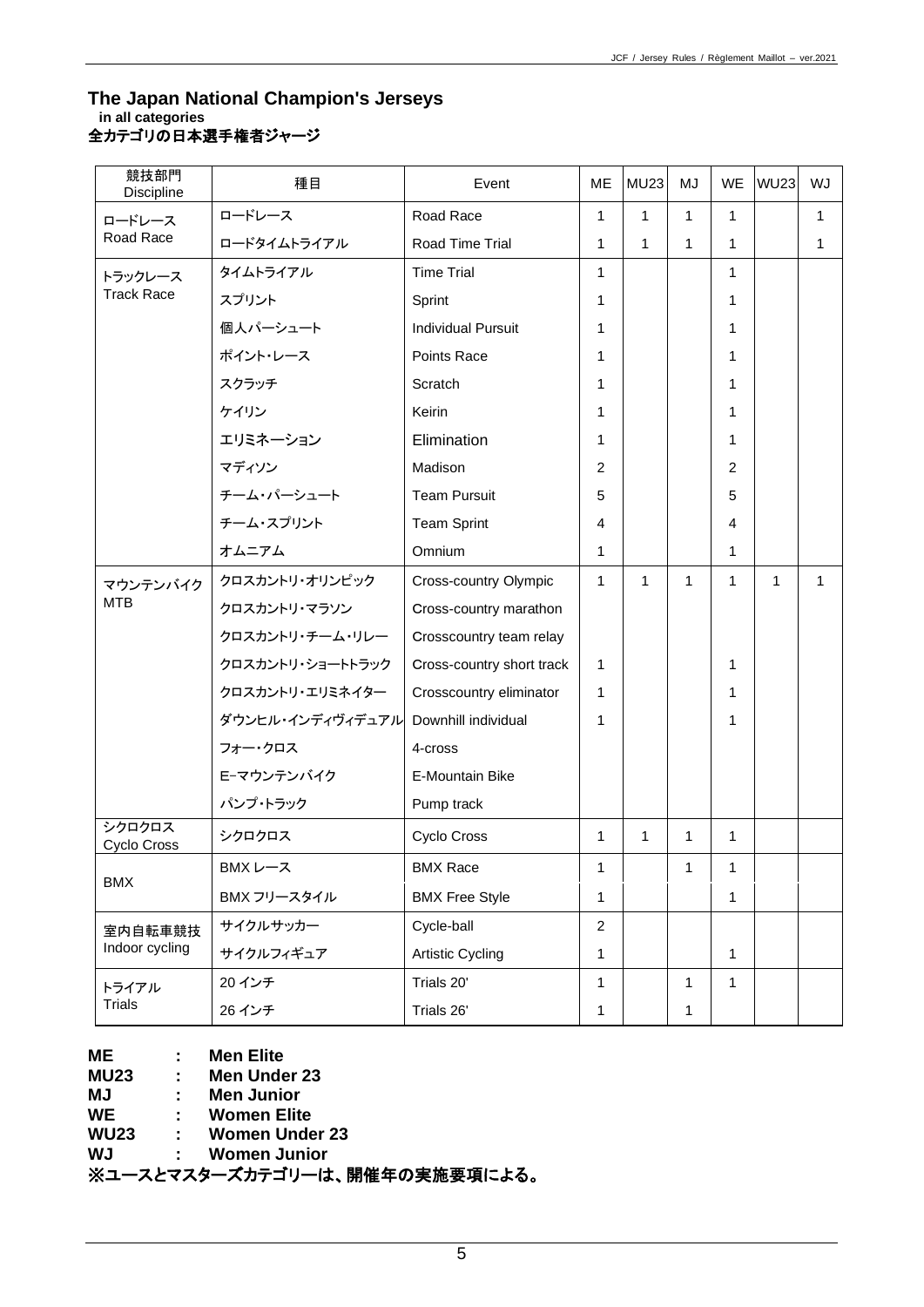## 4 日本選手権者ジャージの着用

## WEARING YOUR NATIONAL CHAMPION'S JERSEY...

日本選手権者は,自身の獲得した日本選手権と同じカテゴリ,競技部門,種目に参加するときの み,日本選手権者ジャージを着用することができる.

The National Champion can wear the National Champions' Jersey, when he/she participate to same category, same discipline or same event as he/she won their title.

a ロード日本選手権者は,ワンデイ・タイムトライアルレースを除き、すべてのロードレスにおいて ロード日本選手権者ジャージを着用しなければならない。しかしながら,世界選手権大会にお いては着用できない.

The National Road Champion shall wear his/her Jersey in all road races, except in One-Day Time-Trial races, in which he/she may not wear that Jersey. Also they can not wear at World Championships.

b 個人タイムトライアル日本選手権者は,すべてのワンデイ・タイムトライアル・レースにおいて彼 /彼女のジャージを着用しなければならないが,他のレースにおいて着用できない.また、世界 選手権大会においては着用できない.

The National Individual Time-Trial Champion shall wear his/her Jersey in One-Day Individual Time-Trial races and in no others. Also they can not wear at World Championships.

c トラック, マウンテンバイク, BMX, トライアルおよび室内自転車競技日本選手権者は, 彼らが 選手権を獲得した競技部門(かつ各種目のカテゴリー)の全競技において彼/彼女のジャージ を着用しなければならないが,他の競技部門においては着用できない.しかしながら,世界選 手権大会においては着用できない.

Japan National Track, Mountain Bike, BMX, Trials and Indoor Cycling Champions shall wear their Jerseys in all races in the discipline (and within each discipline the category) in which they obtained their title and in no other. Also they can not wear at World Championships.

d6日間競走においては,マディソン日本選手権者は,その2人のペアで参加する場合でなくても、 選手権者のジャージを着用しなければならない。しかしながら、世界選手権大会においては着 用できない.

In six-day races, only the Japan National Madison Champions may wear the Jersey, even if they are in different teams. Also they can not wear at World Championships.

e シクロクロス日本選手権者は,すべてのシクロクロスにおいて彼/彼女のジャージを着用しなけ ればならないが,他の競技部門において着用できない.また世界選手権大会においては着用 できない.

The Japan National Cyclo Cross Champion shall wear his Jersey in all Cyclo Cross races but in no other. Also they can not wear at World Championships.

f 各競技の優先順位・・・・・

Order of priority in various competitions...

同一競技者に対し,種々の条項が異なるジャージの着用を要求しているが,優先順位は下記 のとおりである:

Should various provisions requiring the wearing of different Jerseys apply to the same rider, the order of priority shall be as follows:

- 1 ステージ・レースのリーダー・ジャージ/ Leader's Jersey (Stage Races).
- 2 カップ, シリーズあるいはUCIランキングの首位者ジャージ/Leader's Jersey (Cup, series or UCI ranking)
- 3 世界選手権者ジャージ/ World Champion's Jersey
- 4 大陸選手権者ジャージ/ Continental Champion's Jersey.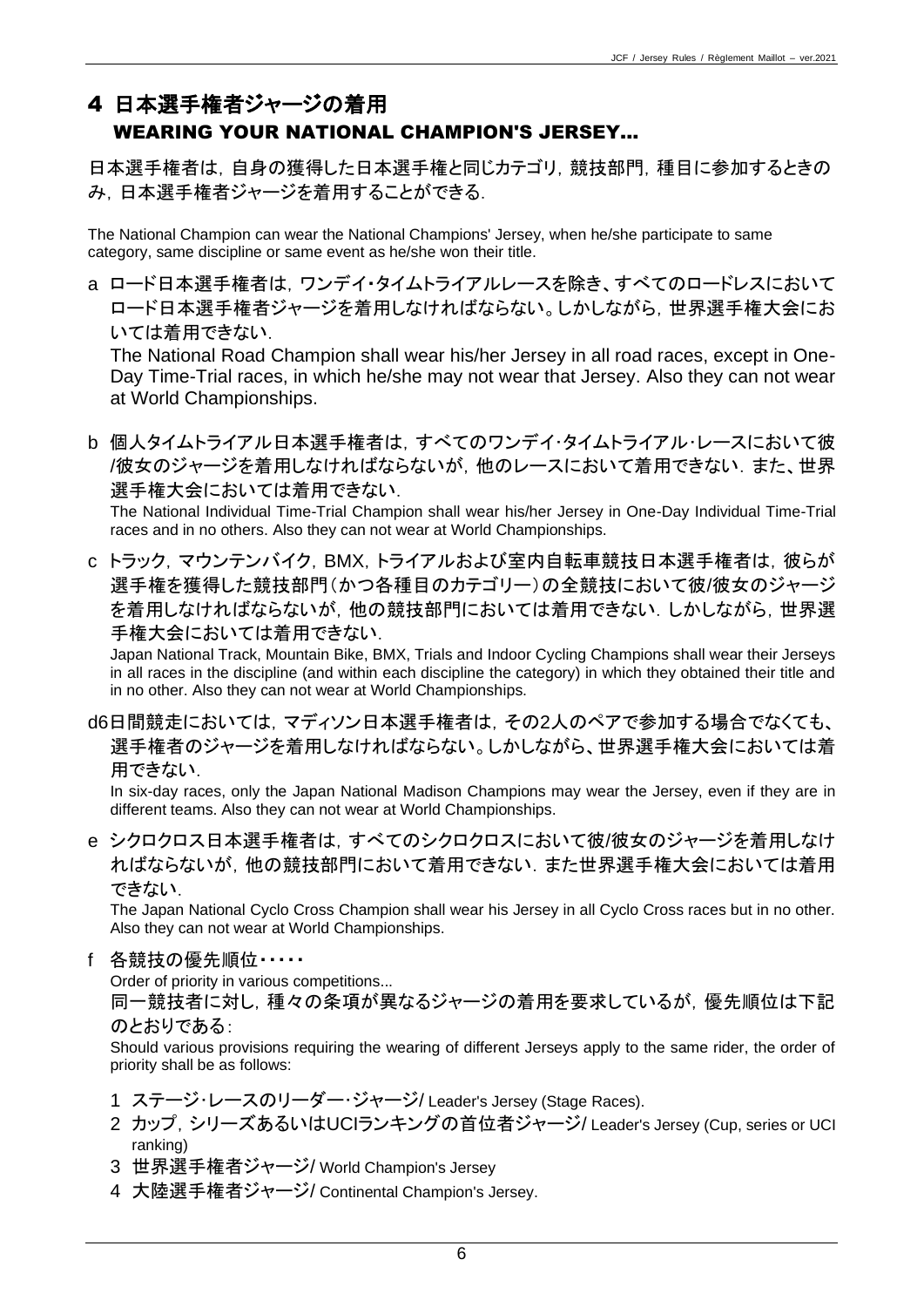- 5 国内選手権者ジャージ/ National Champion's Jersey
- 6 ナショナル・ジャージ(世界選手権大会のようなナショナル・チームによる競技大会)/ National Team Jersey (in National Team Competitions such as the World Championships).
- 7 トレード・チーム・ジャージ/ Trade Team Jersey.

## 5 あなたの日本選手権者ジャージにおける広告に関する規則 THE REGULATIONS **concerning advertising on your National Champion's Jersey…**

- a PJには,JCFが決定したものを除き,広告をつけてはならない. The PJ may carry no advertising matter other than that determined by the JCF.
- b 公式式典直後および公式式典以降であってもその当日中に,PJに広告をつけることは,日本 選手権者には許されていない.

It is not permitted for the Japan National Champion to place any advertising on the PJ immediately following the official ceremony and for the rest of the day on which the ceremony took place.

c 日本選手権者は,公式式典の翌日より次の日本選手権大会の前日までSJを着用する権利を 与えられる.

The Japan National Champion shall be entitled to wear the SJ the day after the official ceremony and until the eve of the next Japan National Championships.

d SJは本連盟指定ジャージ製作会社にて作成することを原則とする. 何らかの事情により指定会社にて作成することができない場合は,事前に本連盟の承認を得 て選手権者の指定するジャージ製作会社で作成することができる. In principle, the SJ shall be manufactured by designated manufacture by JCF. When SJ manufactured by non designated manufacture, it shall be approved by JCF beforehand.

- e SJにおける広告は厳密に以下の範囲に制限される: Advertising on the SJ shall be strictly limited to following spaces:
	- 1 ジャージの前面と背面において,高さ10cmの矩形内 on the front and back of the Jersey, in a rectangle 10 cm high,
	- 2 袖において,5cm幅の1行 on the sleeves - a strip of maximum 5 cm high,
	- 3 ジャージの両側部に,最大幅9cmの縦帯 on the side both of the jersey - maximum 9 cm wide strip,
	- 4 製造者ラベルロゴは はジャージに1か所のみ(30cm2), パンツの各脚に1か所ずつ the manufacturer's logo (30cm2) may appear once only on the jersey and once on each leg of the shorts
- f SJの長袖版を製作することができる.この袖においては,半袖のデザインと同様に赤の子持 ちラインのトリムを上腕部につけることができる。このトリムは袖口に繰り返してつけることがで きる.上腕部と袖口の間には広告をつけてはならない.広告の範囲は上腕部で終了する. Long sleeved versions of the SJ may be produced. On the sleeve, they may have the red trim at biceps level, as per the short sleeved designs shown herein. This trim may be repeated on the cuffs. There must be no advertising between biceps and cuffs on the arms - the extent of advertising stops at biceps level.
- g 上記に定める寸法に従わない場合,違反者に対し罰則が科される. Failure to abide by the dimensions set forth above shall render the offender penal regulations. (UCI規則条項1.3.072参照/ UCI regulations Art. 1.3.072)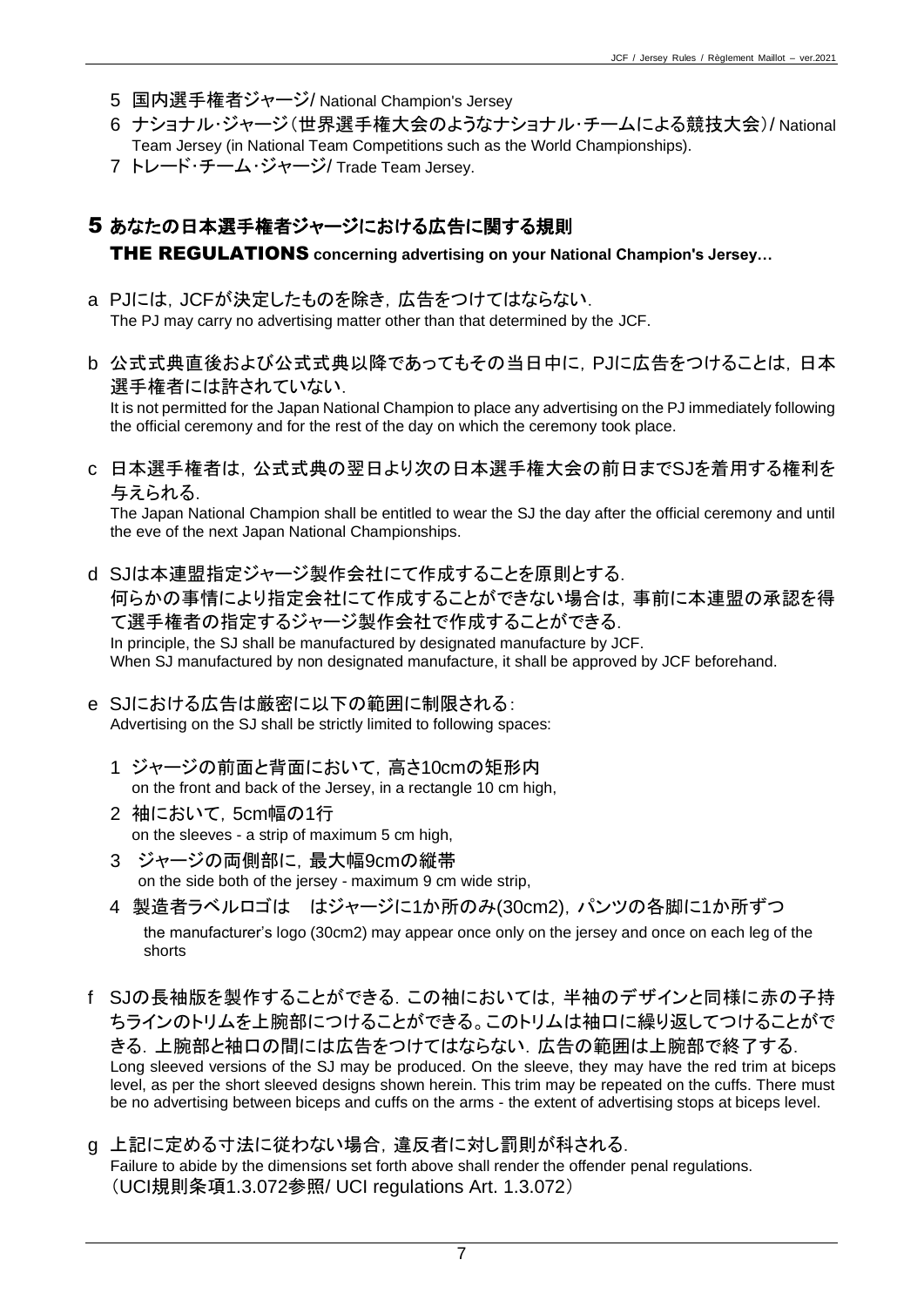#### 6 標準デザイン

#### DESIGN STANDARDS

#### スポンサーつき日本選手権者ジャージのための標準デザイン

**for your Sponsors on Japan National Champion's Jersey...**

a SJ製作の実際では,あなたがつけたいロゴのうちのいくつかは,前述の規則に整合しないだろう.さらに,都合の よいSJ製作のためにPJのレイアウトに加えることのできる改変についての多くの質問があるだろう.この項にお いては何が可能であるかを強調する.

The reality of producing a SJ is that some of the logos you will work with will not conform to the rules above. Additionally, you will have many questions about what adaptations you can make to the PJ layout to produce a suitable SJ. This section highlights what is possible.



b JCFロゴは国際的に登録されたトレード・マークである.したがって,その標準デザインが尊重され,次のページに おける説明のようにそれに厳密に従うことが重要である。 The JCF logo is a Registered International Trademark. It is therefore important that its design standards are respected and followed closely as explained on the next page.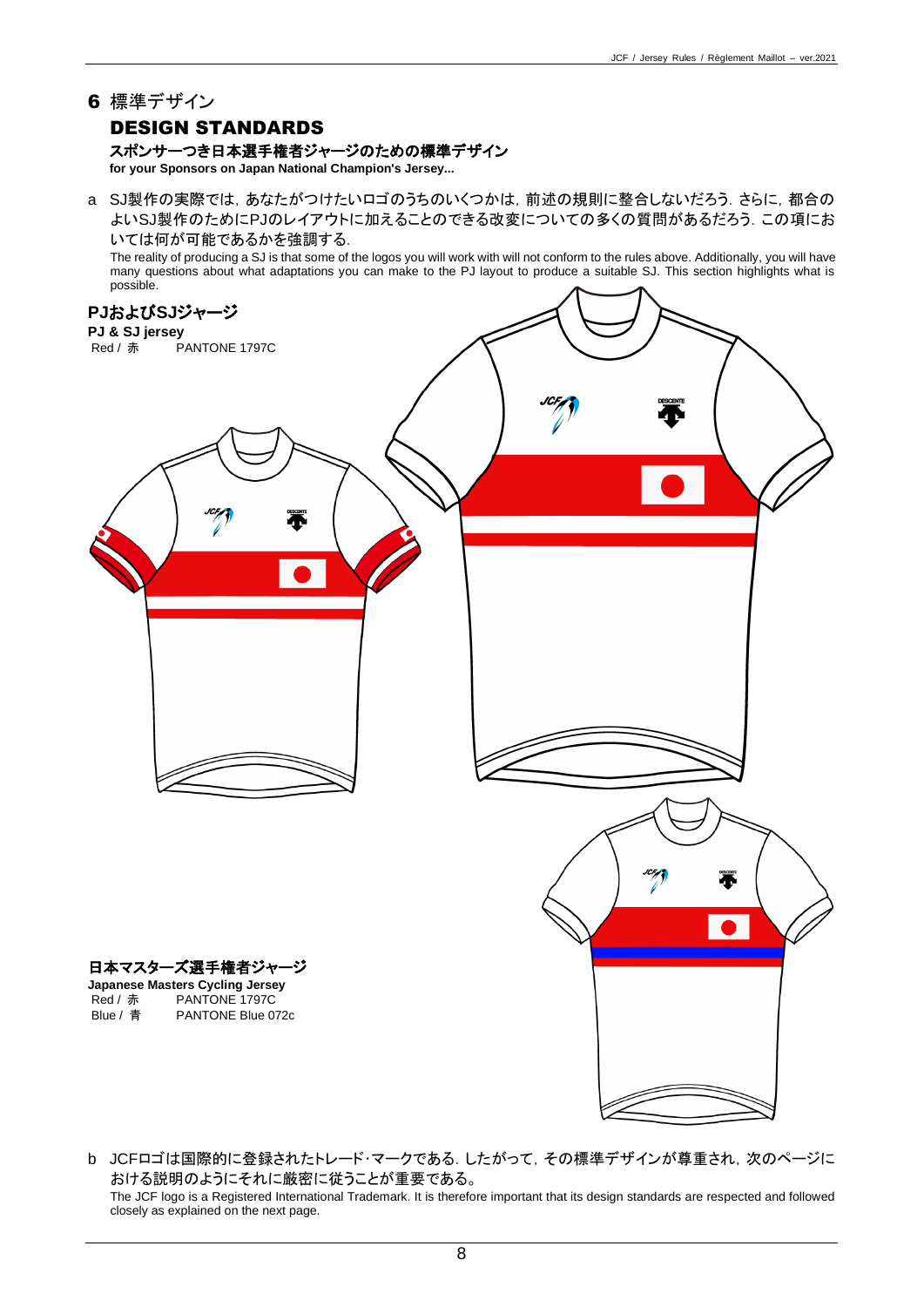#### **JCF**ロゴ

| <b>PMS-colours (Pantone)</b> | <b>Full-colour</b> |     |  |                                |  |  |  |  |
|------------------------------|--------------------|-----|--|--------------------------------|--|--|--|--|
|                              |                    |     |  |                                |  |  |  |  |
|                              | accepted<br>許容     |     |  |                                |  |  |  |  |
|                              | С                  | м   |  | в                              |  |  |  |  |
|                              | <b>PMS 3005</b>    | 100 |  | (Cyan, Magenta, Yellow, Black) |  |  |  |  |

Black / 黒 PMS black 100



c ジャージの前面と背面はスポンサーが使用できるとされる主要なエリアである.これらは,赤色の縞の直上(1)の エリアである。(2)はJCFロゴとジャージ製造者のロゴのためを意味する.

The front and back of the Jersey are the principal areas identified for use by sponsors - just above the Red wide stripes (1) and Area (2) is meant for JCF logo and the Jersey manufacturer's logo.



d エリア(2)のロゴは幅および高さにおいてJCFロゴより大きくてはならない.スポンサー・ロゴのためのエリアの高さ は下記に示す胸部と袖の赤色の縞は太幅と細幅の2本よりなり、国旗(日の丸)の配置は、左胸の帯の国旗は、前 身ごろに一つ、後身ごろ1つづつ入れられる。

赤色の縞の組合せと類似物は日本選手権者以外は使用できない.

The logo on area 2 must not be larger - wider or higher - than the JCF logo. The height of the area for a sponsors logo is defined below. The Red stripes consist of one wide stripe and one narrow stripe and the national flag of Japan. The national flag will be placed one in front on left hand chest from the perspective of the wearer, and it may be placed one in back. No combination of these Red stripes or similar may be used by anyone other than a Japan National Champion.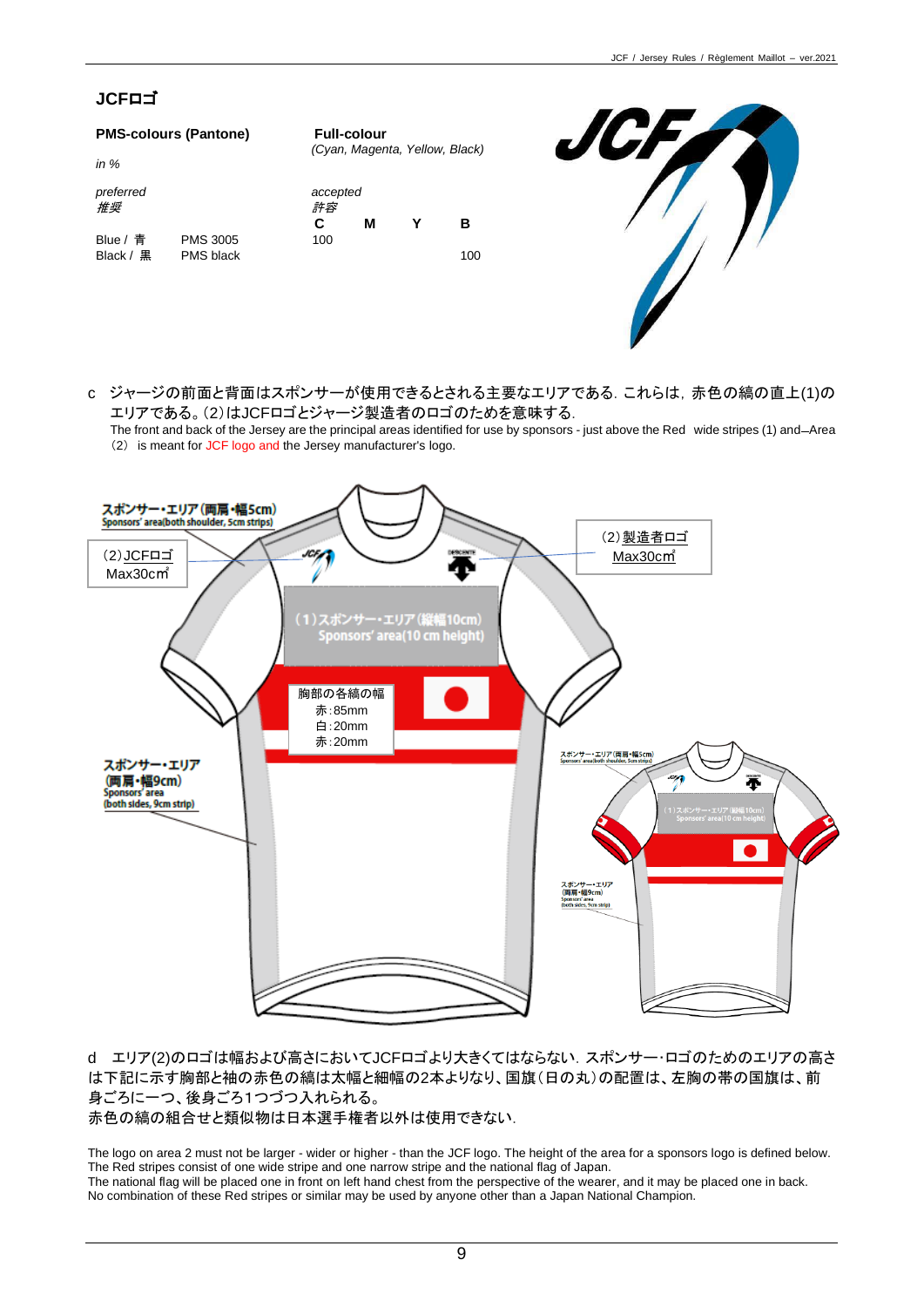e 胸部の赤色の太いほうの筋の幅は85mm, 細い方の筋の幅は20mm, その間隔は20mmとする. PJにおいて, 赤色の縞は,JCFロゴと製造社ロゴの直下から始まる。SJにおいては,スポンサー・ロゴのためのエリアは赤色 の縞の上端から縦幅10㎝とする。 袖の赤色の太いほうの筋の幅は40mm, 細い方の筋の幅は10mm, その間隔は10mmとする. 袖の国旗は両腕 1ヵ所づつ入れられる。

On the chest the height of wide red stripe is 85 mm, narrow red stripe is 20 mm and these leaves 20 mm. On the PJ the Red stripes start just under the JCF logo and the jersey manufacture's logo. For the SJ, The sponsors' area shall be just over the wide red stripe and Max10cm vertical width. On the sleeves, the height of wide red stripe is Max40mm, narrow red stripe is Max10mm and these leaves Max10mm. The national flag may be placed on both sleeves in the wide Red stripe.

f 製作前の承認のためにジャージのデザインをJCFに提出しなければならない. The Jersey design MUST be submitted to the JCF for confirmation before it is produced.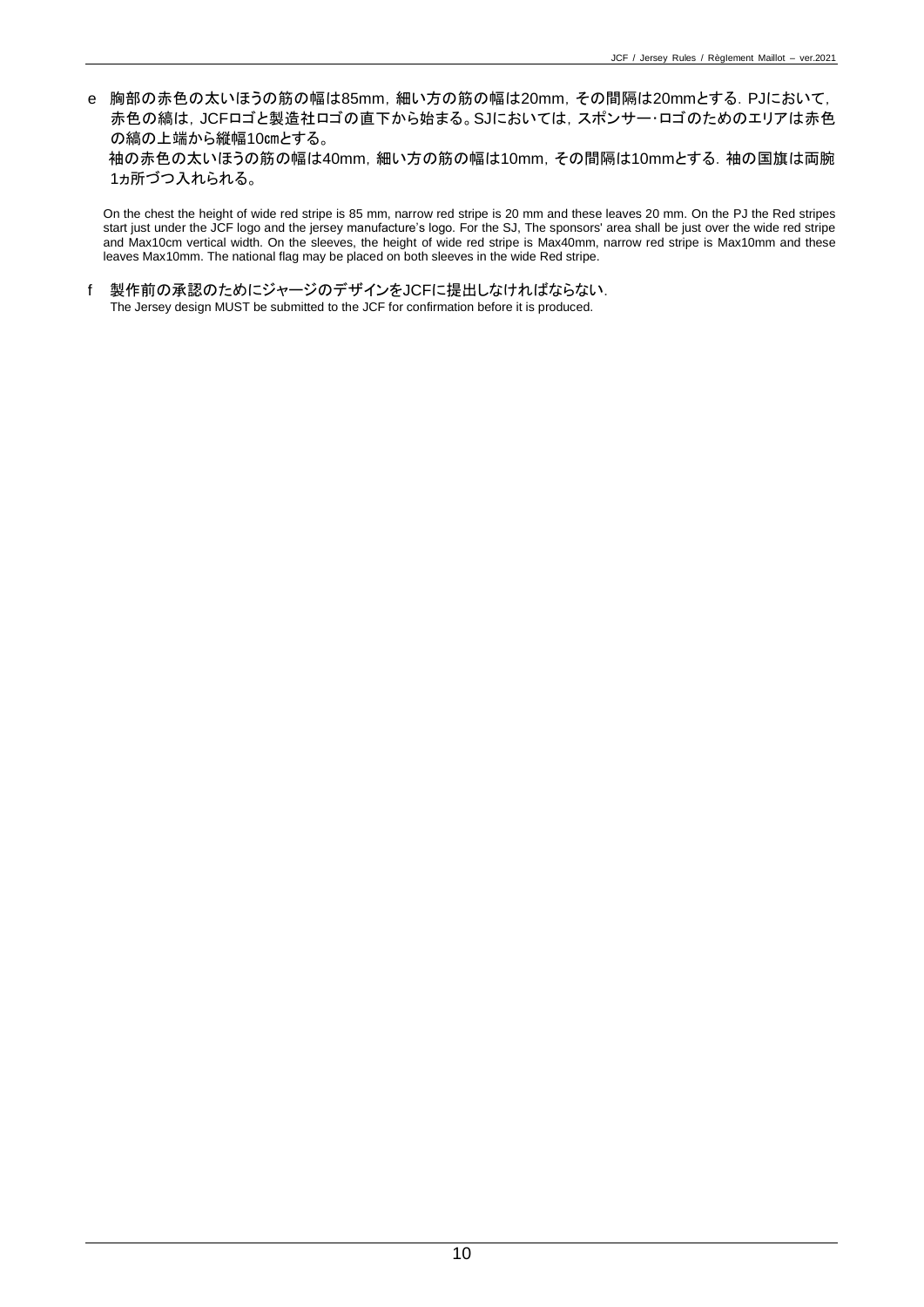#### 7. **National Champion's jersey – UCI regulations** 国内選手権者のジャージ **– UCI**規則

**1.3.068** National champions must wear their jersey in all events in the discipline, speciality and category in which they won their title and no other event, until the evening of the day before the commencement of the next edition of the national championships of said discipline, speciality and category. 国内選手権者は次の国内選手権大会前日の夜までは、他の競技を除き、そのタイトルを獲得した種目、部門およびカテゴリ

で行われるすべての競技においてそのジャージを着用しなければならない。

The national champion in the individual time trial is not authorised to wear the distinctive national champion's jersey during team time trial events.

個人タイムトライアルにおける国内選手権者は、チームタイムトライアル競技中には国内選手権者用のジャージを着る権利 を与えられない.

In Madison track races if one of the teammates is not national champion, then both riders shall wear the same team jersey. In a six-day event, only madison national champions must wear the jersey even if they are not paired together. トラック競技のマディソンにおいては、チームのうちどちらか1人が国内選手権者ではない場合、競技者は2人とも同じチーム のジャージを着用しなければならない。6日間競走においては、マディソンの国内選手権者は2人ともに参加する場合でなくて も、選手権者のジャージを着用しなければならない。

(N) When he no longer holds the title of national champion, a rider can wear piping in national colours on the collar and cuffs of his jersey and shorts as per the technical specifications determined by the national federation. However, he can wear such a jersey only in events of the discipline, speciality and category in which he won the title and in no other event; nevertheless, former individual time trial national champion is authorised to use piping in national colour on his time trial skinsuit for individual time trial and team time trial events.

(N) 国内選手権を保持しなくなった競技者は,国内連盟の定める技術的細目に従って,そのジャージおよびパンツの襟と袖 口にその国の色の縁飾りを付けることができる.しかしながら,そのジャージは国内選手権を得た競技部門,競技種目およ びカテゴリにおいてのみ着用でき,他の競技では着用できない;しかしながら,個人タイムトライアルの元国内選手権者は, 個人タイムトライアルとチームタイムトライアルのための自身のワンピースジャージに,その国の色の縁飾りを付ける権利を 与えられる

The national champion jersey must be worn whenever a rider is engaged in activities on the track, awards ceremonies, press conferences, television interviews, autograph sessions and other occasions which require a good presentation. 国内選手権者のジャージは,競技者がトラック上において,表彰式,記者会見,テレビインタビュー,サイン会,およびよい体 裁を必要としている他の機会の活動に従事している時はいつでも着用しなければならない.

*(text modified on 01.01.99; 01.01.04; 01.01.05; 01.01.06; 01.10.10; 01.01.13; 01.01.15; 01.07.17; 22.10.18; 01.01.19; 23.10.19; 12.06.20)*

**1.3.069** The specificities concerning the design of the national champion jersey are described in the brochure available on the UCI website. These specificities are applicable for all the disciplines. 国内選手権者ジャージのデザインに関する詳細は,UCIウェブサイトから入手できる小冊子で説明されている.これら詳細は すべての種目に適用される.

Before production, the national champion jersey design (colours, flag, drawing) reproduced by the titled rider must be approved by the concerned national federation and must respect the latter's dispositions. 製作の前に,選手権者である競技者によって再製作される国内選手権者ジャージのデザイン(色,旗,図面)は関係する国 内連盟によって承認されなければならず,後者の裁量権を尊重しなければならない.

Each national federation must have its national champion jersey design registered by the UCI, for each discipline, at least 21 days before the national championships of the discipline in question. 各国内連盟は当該競技部門の国内選手権大会の少なくとも21日前に各競技部門についてその国内選手権者ジャージデザ インをUCIに登録しなければならない.

The wearer of a national champion's jersey shall be entitled to match the colour of his shorts to that of the jersey. 国内選手権ジャージの着用者は,そのジャージに調和した色のパンツを着用する権利を持つ.

However, under the prior approval of the concerned National Federation and instead of wearing a traditional national champions jersey in the sense of the provision 1.3.068, the national champions in MTB DHI, MTB 4X and BMX have the possibility to wear a distinct national champion jersey with the left arm sleeve representing the flag of the rider's country. No advertising is authorized on that left arm sleeve of the national champion jersey. Apart from the left arm sleeve and without prejudice to the provisions 1.3.026 to 1.3.044, the remaining spaces (e.g. front, back and right arm sleeve) are let at the disposal of the riders for their usual sponsors. The specificities are described in the brochure available on the UCI website.

しかし,関係する国内連盟の事前の承認の下に,そして条項1.3.068の意図において伝統的な国内選手権者ジャージを着用 する代わりに, MTB DHI, MTB 4X, およびBMXにおける国内選手権者は競技者の国の旗を左腕袖につけた別個の国内選 手権者ジャージを着用することができる.その国内選手権者ジャージの左袖には広告をつけることは認められない.左袖は 別として,そして条項1.3.026から1.3.044を損なうことなく,残余のスペース(例えば胸,背および右腕袖)は彼らの通常のス ポンサーのために競技者の自由裁量に任せられる.詳細は,UCIウェブサイトから入手できる小冊子で説明されている. *(text modified on 1.01.01 and 1 .01.04; 1.10.10; 1.07.11).*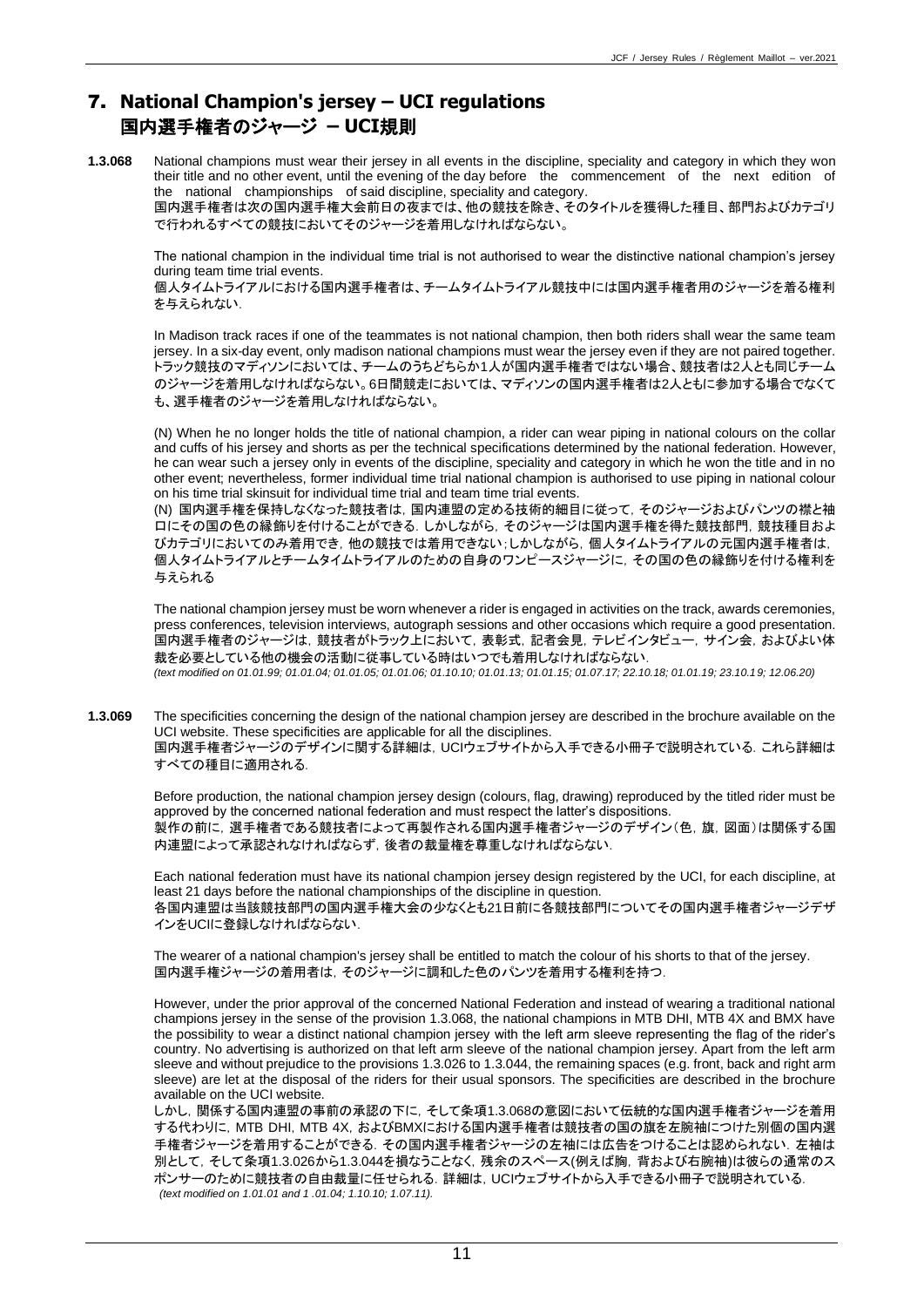#### **2020 UCI Jerseys Visual Guidelines NATIONAL Champion jersey Jerseys and shorts**

#### **Specifications** 仕様

National Champion jersey 国内選手権者ジャージ On the national champion's jersey, the following advertising spaces shall be authorised: 国内選手権者ジャージにおいては,下記の広告スペースが認可される:

- on the front and back of the jersey, in a rectangle 10 cm high;
- area comprising shoulders and sleeves: maximum 5 cm high in a single line;
- on the sides of the jersey: a 9 cm wide strip;
- $\cdot$  the manufacturer's label (30cm<sup>2</sup>) may appear once only on the jersey and once on each leg of the shorts.
- ジャージの前面と背面に,高さ, 10 cm の矩形内;
- 肩と袖からなるエリア: 最大高さ 5 cm の一行;
- ジャージの側面: 9 cm 幅の帯状;
- 製造者ラベル (30cm<sup>2</sup> ) はジャージに1か所のみ,パンツの各脚に1か所ずつ.

These advertising spaces shall be reserved for the rider's usual sponsors. 広告スペースは競技者の通常のスポンサーのために留保される.